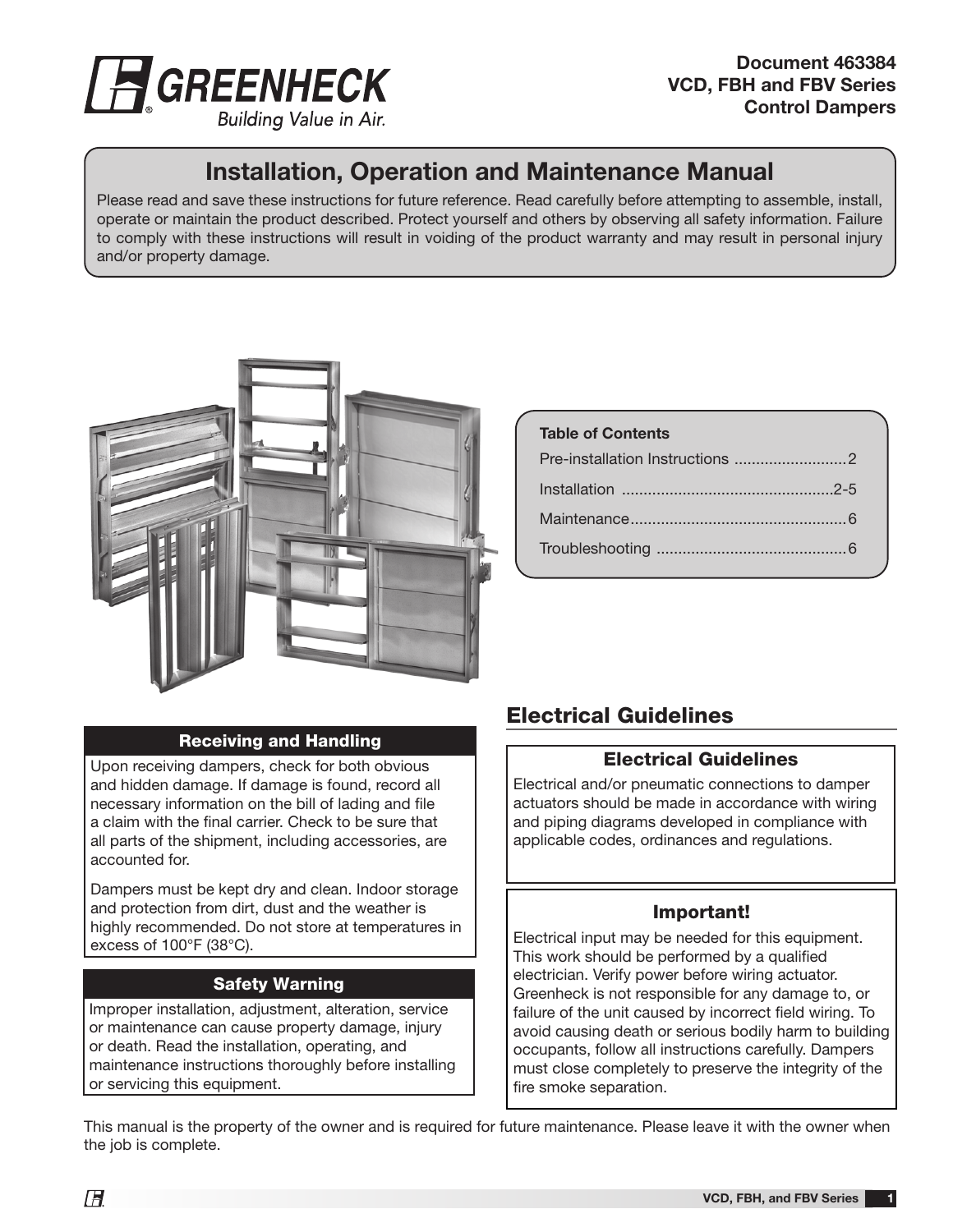# Pre-Installation Guidelines

The basic intent of a proper installation is to secure the volume control damper into the opening in such a manner as to prevent distortion and disruption of damper operation. The following items will aid in completing the damper installation in a timely and effective manner.

- 1) Check schedules for proper damper locations within the building. Visually inspect the damper for damage.
- 2) Lift or handle damper using sleeve or frame. Do not lift damper using blades, linkage, actuators, or jackshafting. When handling multiple section assemblies, use sufficient support to evenly lift at each section mullion (see drawing). Do not drag, step on, apply excessive bending, twisting, or racking.
- 3) Do not install screws in damper frame that will interfere with unexposed blade linkage and prevent damper blades from opening and/or closing.





- 5) Damper and actuator must be kept clean, dry and protected from dirt, dust and other foreign materials prior to and after installation. Examples of such foreign materials include but are not limited to:
	- a) Mortar dust
	- b) Drywall dust
	- c) Firesafing materials
	- d) Wall texture
	- e) Paint overspray
- 6) Damper should be sufficiently covered as to prevent overspray if wall texturing or spray painting will be performed within 5 feet (1.50m) of the damper. Excessive dirt or foreign material deposits on damper can cause excessive leakage and/or torque requirements to exceed damper/actuator design.
- 7) ACCESS: Suitable access (actuator maintenance, etc.) must be provided for damper inspection and servicing. Where it is not possible to achieve sufficient size access, it will be necessary to install a removable section of duct.

### Installation

1) Dampers ordered with "nominal" sizing are undersized  $\frac{1}{4}$  in. (6mm) to facilitate ease of installation. For example, a 12 in. x 12 in. (305mm x 305mm) nominal damper will measure 11<sup>3</sup>/4 in. x 11<sup>3</sup>/4 in. (298mm x 298mm). Dampers ordered with "actual' sizing are not undersized. The duct or barrier opening that the damper is being mounted in should be  $\frac{1}{4}$  in. (6mm) larger than the damper dimensions in both width and height. The opening should also be straight and level (Figure 1).



AB=CD

Do not twist or bow. Mount damper plumb in the opening.



#### Figure 1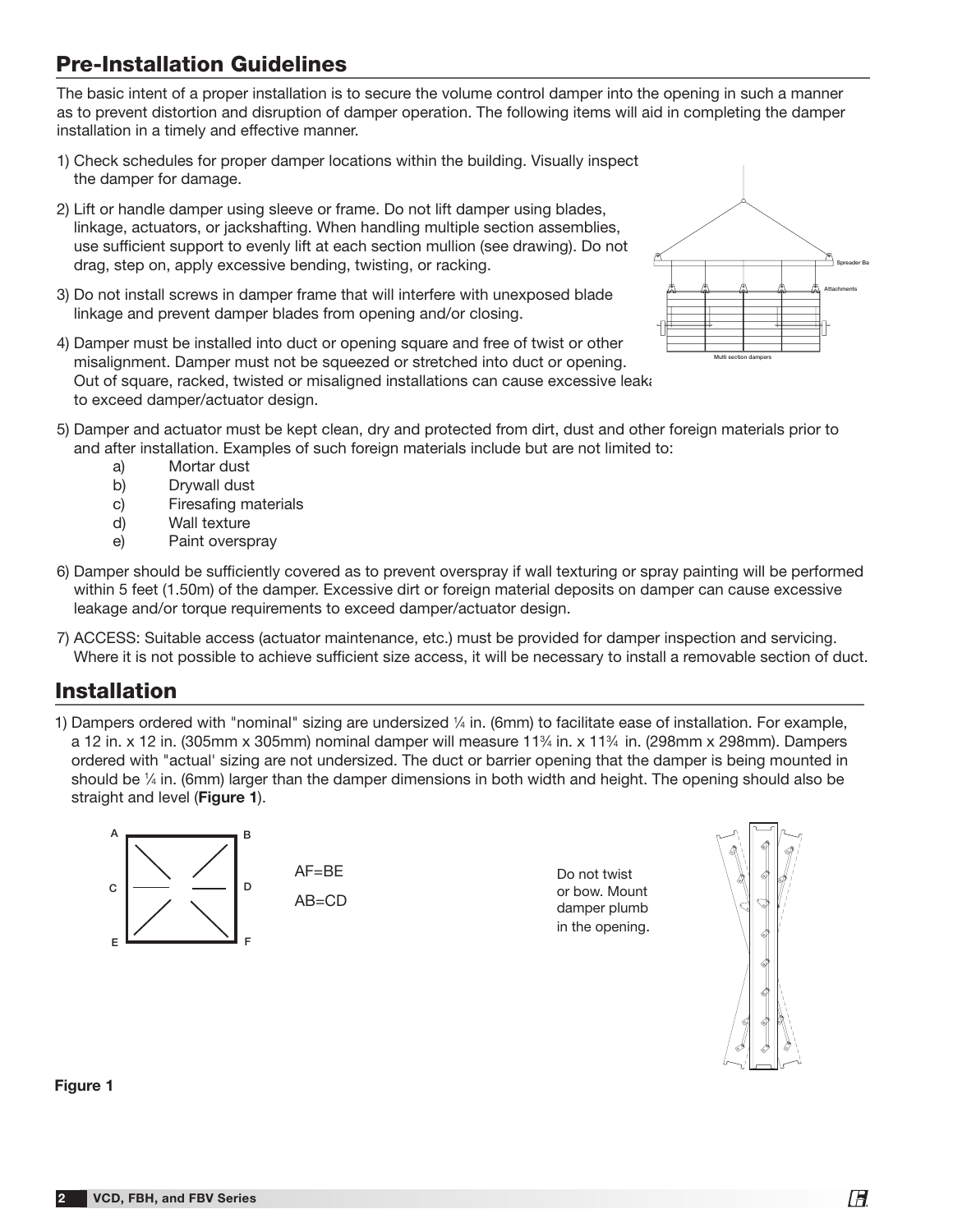## Installation continued....

- 2) All installations require the entire exterior perimeter of the damper assembly to be secured to structural supports (example: concrete block wall, structural steel, etc.) which is supplied by others. The fastening method used to secure the damper to the structural support and the design of the structural support is the responsibility of field engineers.
- 3) Due to shipping constraints, some large damper assemblies may ship in multiple sections and require field assembly. The damper sections must be attached together with #10 sheet metal screws, 1⁄4 in. (6mm) diameter nuts and bolts, tack or spot welds, or  $\frac{3}{16}$  in. (4mm) diameter steel pop rivets. Attachments must be spaced a maximum of 12 in. (305mm) on center and a maximum of 2 in. (51mm) from corners. Attachments must be made on front face and back face (air entering and air exiting side) of damper sections. Figure 2
- 4) Multiple section VCD damper assemblies may require additional structural support between the sections based on the following criteria:



Figure 2

- a) Single section wide x unlimited sections high assembly:
	- No additional structural support is required between sections
- b) Unlimited sections wide x single section high assemblies:
	- No additional structural support is required between sections
- c) Two section wide x two section high assemblies:
	- Pressures up to and including 4 in. wg (1 kPa): a 14 gauge (2mm) 5 in. (127mm) wide horizontal steel mullion plate spanning the entire width of the damper assembly is required between the top and bottom sections.
	- Pressures above 4 in. wg (1 kPa) (see submittals for model specific pressure limitations): a 14 gauge (2mm) 71 ⁄2 in. (191mm) wide horizontal steel mullion plate required between top and bottom sections.

 Note: For vertical blade models, in lieu of the horizontal mullion plates, a vertical mullion plate is required between left and right sections.

- d) Three or four section wide x two section high assemblies:
	- Pressures up to and including 6 in. wg (1.5 kPa)- Full length 8 in. wide mullion assembly. Figure 3.
	- Pressures above 6 in. wg (1.5 kPa) (see submittals for model specific pressure limitations): Structural supports shall be provided such that there are no unsupported banks of dampers more than two sections wide by two sections high. Two section wide x two section high banks shall have mullion plates as required by sections 4a - 4c.

 Note: For vertical blade damper models, in lieu of the horizontal mullion plates, a vertical mullion plate is required between left and right sections.

- e) Assemblies larger than four sections wide x two sections high:
	- Structural supports shall be provided such that there are no unsupported banks of dampers more than four sections wide by two sections high. Individual banks shall have mullion plates as required by sections 4a - 4d.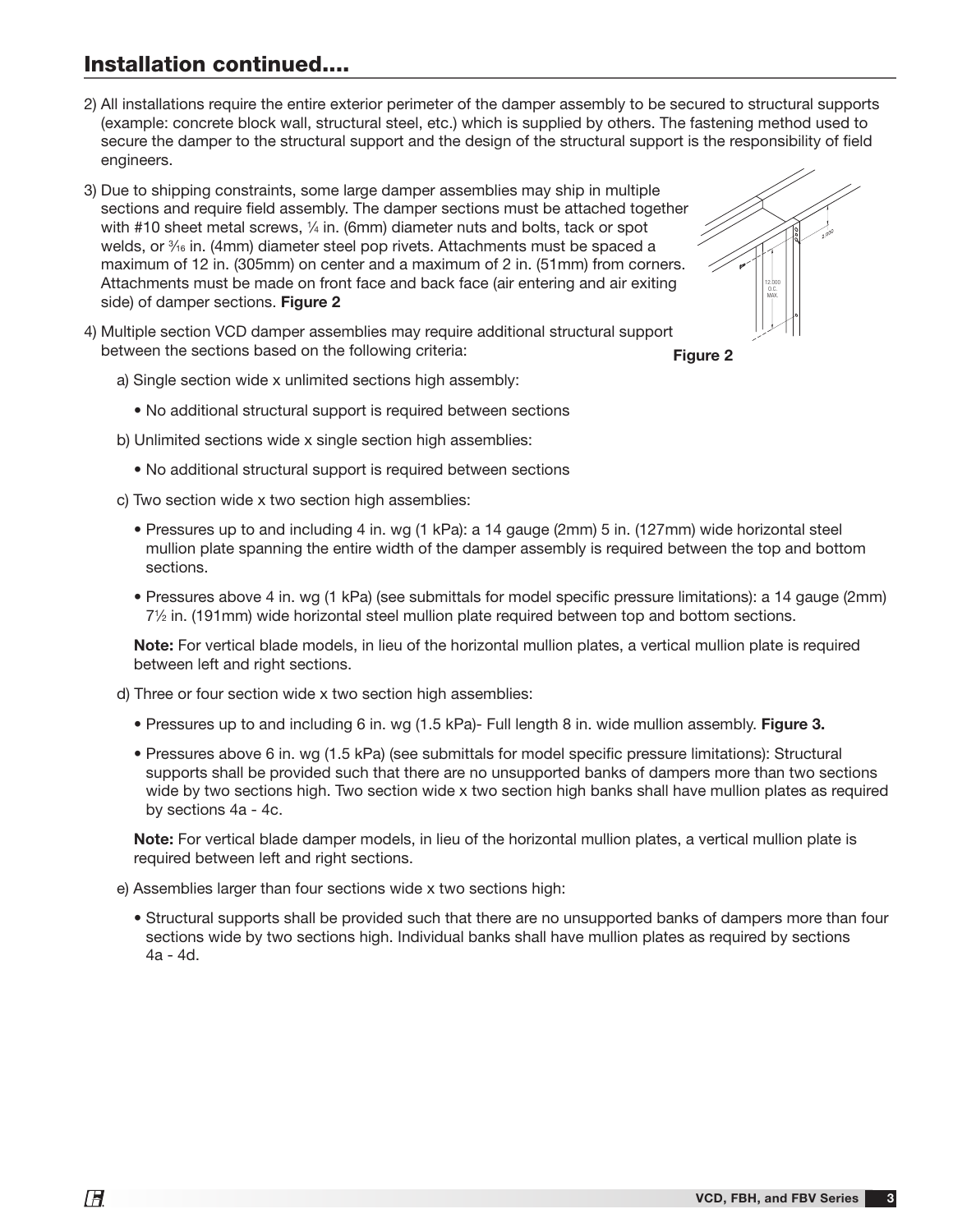### Installation continued....



Figure 3: Mullion assembly for damper units 3 or 4 sections wide x 2 section high and pressures 6 in. wg or less

- 5) If the damper actuator is to be mounted out of the airstream, the extension pin should extend approximately 6 in. (152mm) beyond the frame. On jackshafted units, the jackshaft should extend through the jackshaft bearing assembly approximately 6 in. (152mm) beyond the frame.
- 6) Individual damper sections, as well as entire multiple section assemblies must be completely square and free from racking, twisting, or bending. Measure diagonally from upper corners to opposite lower corners of each section.
- 7) Damper blades, axles, and linkage must operate without binding. Before system operation, cycle dampers after installation to assure proper operation. On multiple section assemblies, all sections should open and close simultaneously.

Note: For vertical damper installation, blades must be horizontal. If vertical blades are needed, a vertical blade damper is required (example: VCD-23V). These dampers are built to ensure the jamb seal does not get crushed.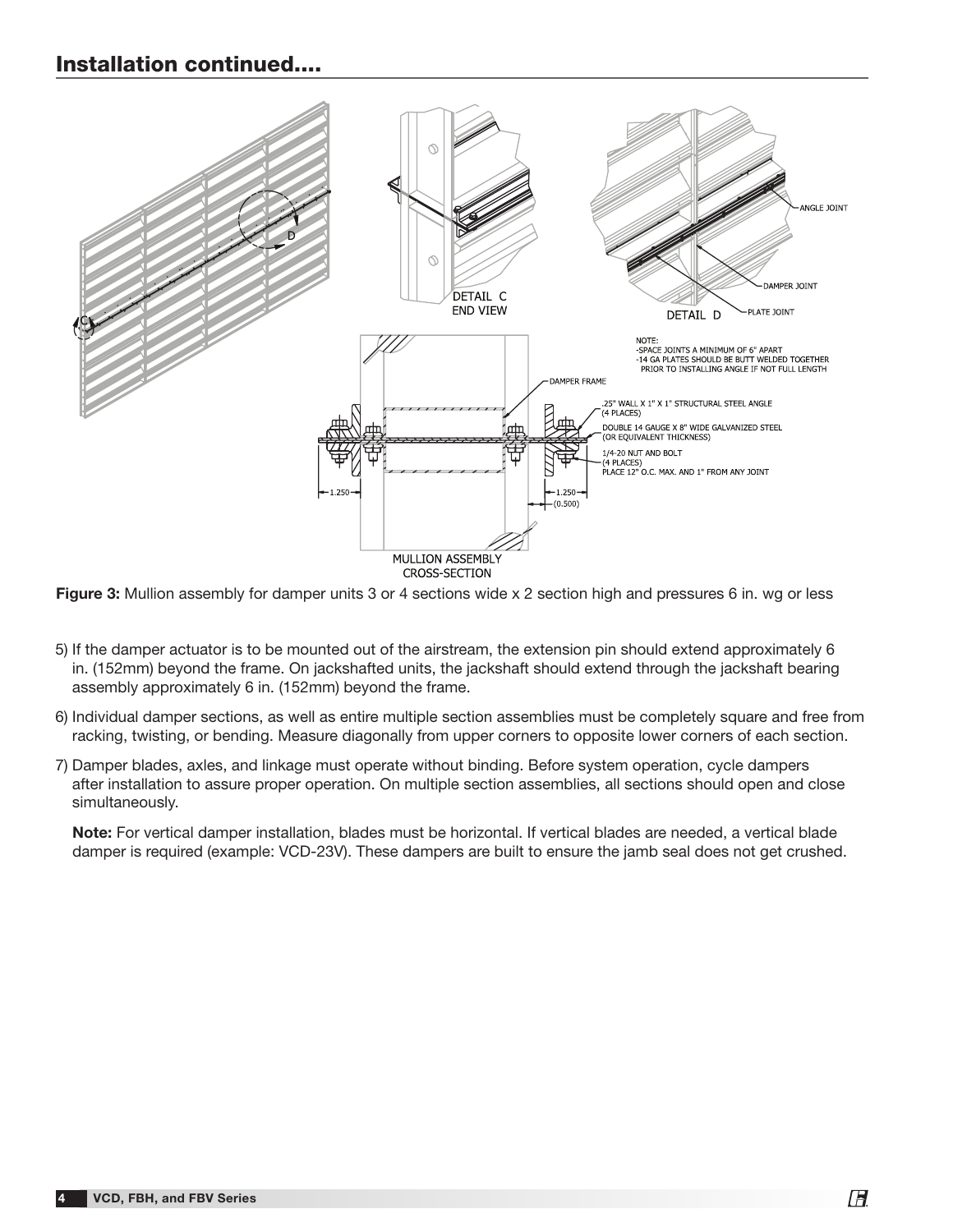## Installation continued....

#### Face & Bypass

When the height of a face & bypass vertical style (FBV) is greater than 84 in. (2134mm), the damper sections are shipped separate, requiring field assembly. Before fastening damper sections together, the non-actuated damper section will need to be flipped upside down so that the linkage is on the same side as the actuated damper. After damper sections are fastened together, attach

interconnecting angle as shown in Figure 4.



FRAME FASTENING DETAIL

| <b>Damper Model</b>                                   | <b>Maximum Single Section Size</b><br>$W \times H$ in. (mm)                             | <b>Maximum Overall Size for</b><br><b>Multi-Section Dampers</b>                    |
|-------------------------------------------------------|-----------------------------------------------------------------------------------------|------------------------------------------------------------------------------------|
| <b>VCD-20, VCD-23,</b><br>SEVCD-23                    | 48 x 74<br>$(1219 \times 1880)$                                                         | <b>Unlimited</b>                                                                   |
| VCD-33, VCD-34,<br><b>VCD-40, VCD-42,</b><br>SEVCD-33 | 60 x 74<br>$(1524 \times 1880)$                                                         | <b>Unlimited</b>                                                                   |
| <b>VCD-43</b>                                         | 60 x 74<br>$(1524 \times 1880)$                                                         | 288 x 222<br>(7315 x 5639)                                                         |
| <b>VCD-20V, VCD-23V</b>                               | 74 x 48<br>$(1879 \times 1219)$                                                         | 148 x 96<br>(3759 x 2438)                                                          |
| <b>VCD-33V, VCD-34V,</b><br><b>VCD-42V, VCD-43V</b>   | 74 x 60<br>(1879 x 1524)                                                                | 148 x 120<br>(3759 x 3048)                                                         |
| <b>FBH-33</b><br><b>FBH-43</b>                        | Face: 60 x 74<br>$(1524 \times 1880)$<br><b>Bypass: 60 x 74</b><br>$(1524 \times 1880)$ | Face: 96 x 74<br>(2438 x 1880)                                                     |
| <b>FBV-33</b><br><b>FBV-43</b>                        | Face: 60 x 74<br>$(1524 \times 1880)$<br><b>Bypass: 60 x 74</b><br>$(1524 \times 1880)$ | Face: 120 x 74<br>$(3048 \times 1880)$<br>Bypass: 120 x 74<br>$(3048 \times 1880)$ |
| <b>FBH-23</b>                                         | Face: 48 x 74<br>$(1219 \times 1880)$<br><b>Bypass: 48 x 74</b><br>$(1219 \times 1880)$ | Face: 96 x 74<br>(2438 x 1880)                                                     |
| <b>FBV-23</b>                                         | Face: 48 x 74<br>$(1219 \times 1880)$<br><b>Bypass: 48 x 74</b><br>$(1219 \times 1880)$ | Face: 96 x 74<br>(2438 x 1880)<br><b>Bypass: 96 x 74</b><br>(2438 x 1880)          |